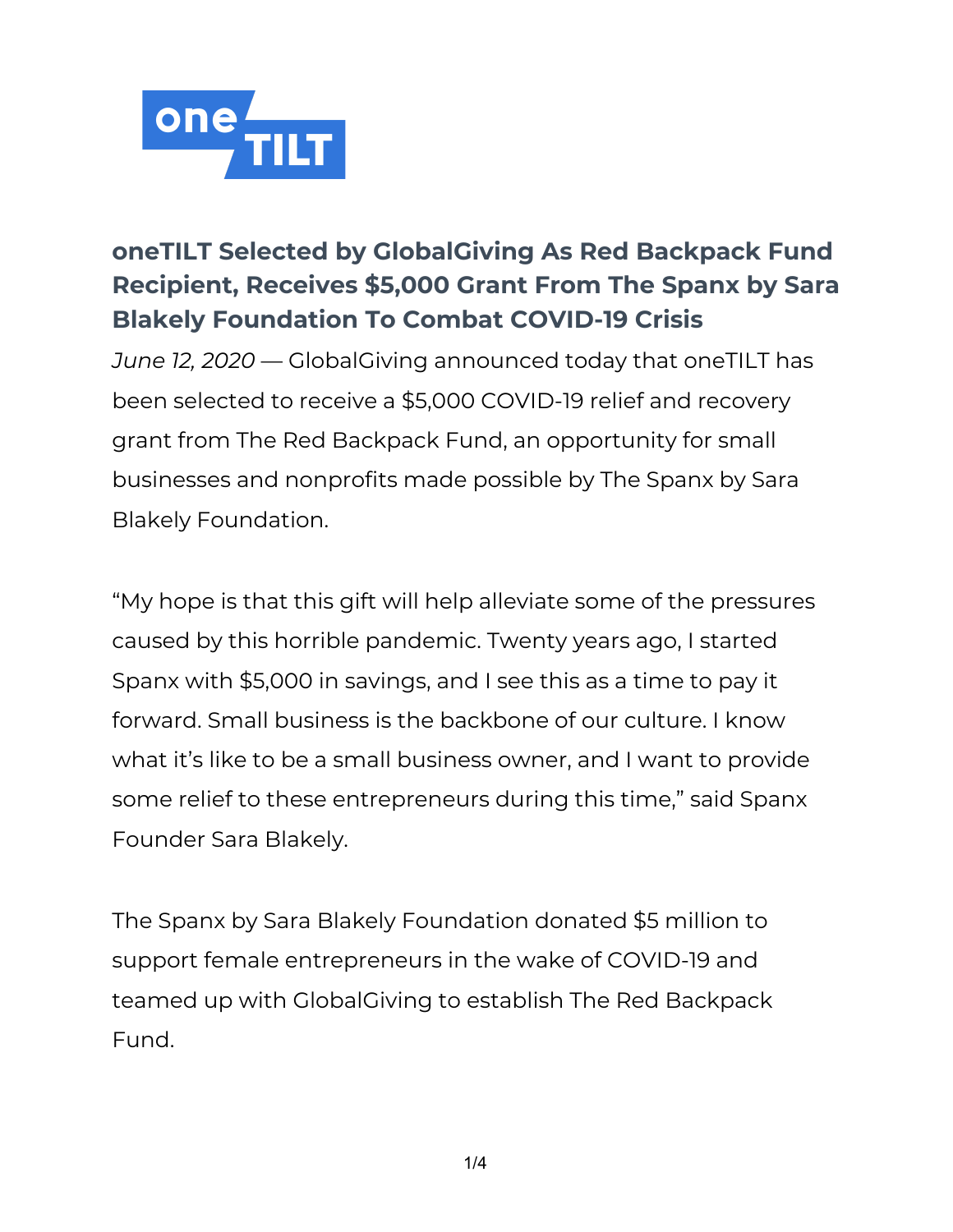Thousands of business owners and nonprofit founders from across the United States and its territories applied to receive a grant from The Red Backpack Fund to combat economic hardship caused by COVID-19. oneTILT was selected for the grant based on its outstanding application, its urgent need for COVID-19 relief, and its demonstrated capacity to overcome COVID-19 setbacks.

GlobalGiving, a 501(c)(3) organization with nearly two decades of grantmaking experience, will award grants to at least 1,000 women entrepreneurs from now through September 2020 through The Red Backpack Fund. GlobalGiving has assembled a 100% women-led team to lead the grantee selection process. The team includes grant specialists, social workers, female entrepreneurs, analysts, and monitoring and evaluation experts.

"We're proud to announce the grantees of The Red Backpack Fund. They have successfully undergone GlobalGiving's rigorous vetting process, and we believe this grant will help them continue to thrive, despite the shifting economic circumstances brought on by this crisis," said GlobalGiving CEO Alix Guerrier. "The world needs more women-led organizations who are a key force in overcoming COVID-19 and establishing a better normal."

Learn more about The Red Backpack Fund at **[www.globalgiving.org/redbackpackfund](https://www.globalgiving.org/redbackpackfund/)**.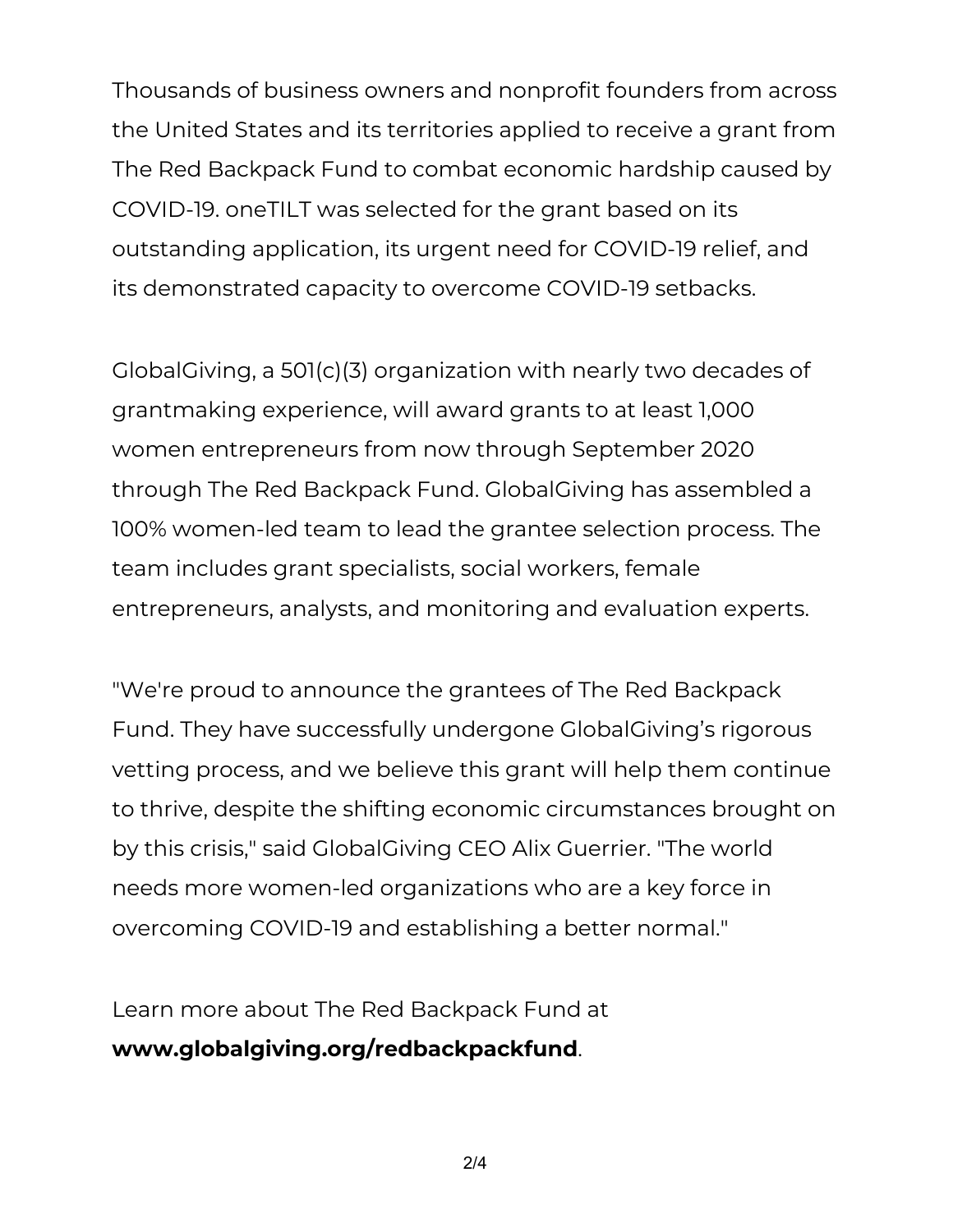## **About oneTILT**

At oneTILT, we build places where inclusion is the new normal one tiny inclusive little thing (oneTILT) at a time. Through our trainings, coaching, equity audits, and inclusive manager assessment, managers get the content they need to lead more inclusively, today. oneTILT was co-founded by Kimberly Diaz in 2017 with a simple mission - to create a more equitable world. Since its inception, oneTILT has trained over 15,000 leaders to be more inclusive.

### **About The Spanx by Sara Blakely Foundation**

Since its inception in 2006, the Spanx by Sara Blakely Foundation has donated millions to charities around the world, focusing on charities that empower underserved women and girls. In 2013, Sara Blakely became the first self-made, female billionaire to sign the Giving Pledge, created by Bill and Melinda Gates and Warren Buffett, promising to give at least half her wealth to charity. In 2020, Sara and the Spanx by Sara Blakely Foundation launched the Red Backpack Fund in partnership with GlobalGiving. Back by Sara Blakely, the \$5 million fund supports the recovery and revitalization of female-owned businesses in the U.S. impacted by the coronavirus crisis. While many of the world's resources are being depleted, one is waiting to be unleashed: Women. The Spanx by Sara Blakely Foundation is on a mission to support women and help them SOAR through education,